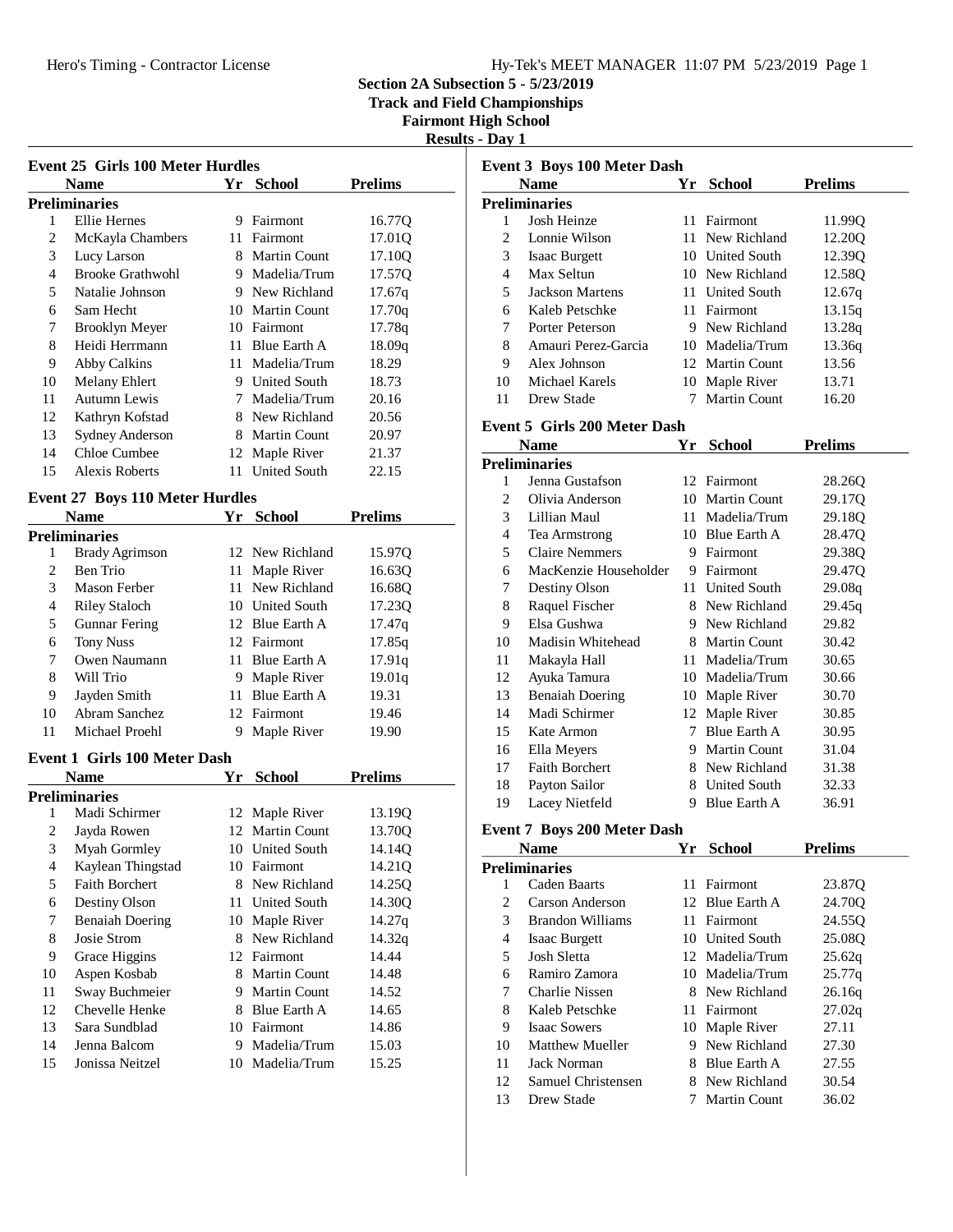Hero's Timing - Contractor License

**Section 2A Subsection 5 - 5/23/2019**

**Track and Field Championships**

**Fairmont High School**

**Results - Day 1**

| Team                                          | Relay | <b>Finals</b>              |
|-----------------------------------------------|-------|----------------------------|
| Finals                                        |       |                            |
| Fairmont<br>1                                 |       | 10:34.42<br>10             |
| 1) Tabitha Thatcher 10                        |       | 2) Carissa Saxton 9        |
| 3) Laura Thompson 9                           |       | 4) Corene Moeller 8        |
| <b>United South Central</b><br>$\mathfrak{D}$ |       | 10:46.70<br>8              |
| 1) Madison Klingbeil 9                        |       | 2) Ongelle Schroeder 11    |
| 3) Macy Zebro 9                               |       | 4) Kayla Thunstedt 7       |
| 3<br>Martin County West                       |       | 10:54.18<br>6              |
| 1) Logan Kosbab 11                            |       | 2) Anna Bachenberg 8       |
| 3) Katie Hartke 7                             |       | 4) Caitlin Whitehead 9     |
| New Richland-H-E-G<br>4                       |       | 11:16.11<br>.5             |
| 1) Journey Utpadel 9                          |       | 2) Micaela Vaale 11        |
| 3) Tori Vaale 9                               |       | 4) Annabelle Petsinger 7   |
| <b>Blue Earth Area</b><br>5                   |       | 11:35.64<br>$\overline{4}$ |
| 1) Addison Armstrong 7                        |       | 2) Calli Ferguson 9        |
| 3) Elizabeth Jacobson 9                       |       | 4) Leah Becker 7           |

# **Event 47 Boys 4x800 Meter Relay**

|        | Team                      | Relav | Finals                 |                |
|--------|---------------------------|-------|------------------------|----------------|
| Finals |                           |       |                        |                |
| 1      | <b>Martin County West</b> |       | 8:36.99                | 10             |
|        | 1) Zane Borchardt 12      |       | 2) Jeremiah Mahin 12   |                |
|        | 3) Jake Lewis 10          |       | 4) Kolton Larson 12    |                |
| 2      | Fairmont                  |       | 8:55.11                | 8              |
|        | 1) Dawson Gatewood 9      |       | 2) William Saari 10    |                |
|        | 3) Connor Artner 10       |       | 4) Jordan Wolter 12    |                |
| 3      | <b>Blue Earth Area</b>    |       | 9:16.82                | 6              |
|        | 1) Eric Becker 12         |       | 2) Tate Thielfoldt 12  |                |
|        | 3) Cameron Germain 10     |       | 4) Angel Martinez 8    |                |
| 4      | Maple River               |       | 9:55.73                | 5              |
|        | 1) Nick Schoeb 10         |       | 2) Bobby Sullivan 10   |                |
|        | 3) Ethan McGregor 9       |       | 4) Matthew Orduna 7    |                |
| 5.     | New Richland-H-E-G        |       | 10:49.43               | $\overline{4}$ |
|        | 1) Jaxon Beck 9           |       | 2) Nikolas Petsinger 9 |                |
|        | 3) Ralph Roesler 9        |       | 4) Conner Nelsen 8     |                |

#### **Event 25 Girls 100 Meter Hurdles**

|        | <b>Name</b>                            |     | Yr School           | <b>Finals</b> |    |
|--------|----------------------------------------|-----|---------------------|---------------|----|
| Finals |                                        |     |                     |               |    |
|        | <b>Ellie Hernes</b>                    | 9   | Fairmont            | 17.09         | 10 |
| 2      | <b>Brooke Grathwohl</b>                | 9   | Madelia/Trum        | 17.33         | 8  |
| 3      | Sam Hecht                              |     | 10 Martin Count     | 17.40         | 6  |
| 4      | McKayla Chambers                       | 11. | Fairmont            | 17.78         | 5  |
| 5      | Heidi Herrmann                         | 11. | Blue Earth A        | 18.01         | 4  |
| 6      | Lucy Larson                            |     | <b>Martin Count</b> | 18.08         | 3  |
| 7      | Natalie Johnson                        |     | 9 New Richland      | 18.16         | 2  |
| 8      | <b>Brooklyn Meyer</b>                  |     | 10 Fairmont         | 18.21         | 1  |
|        | <b>Event 27 Boys 110 Meter Hurdles</b> |     |                     |               |    |
|        | <b>Name</b>                            |     | Yr School           | <b>Finals</b> |    |
| Finals |                                        |     |                     |               |    |
|        | <b>Brady Agrimson</b>                  |     | 12 New Richland     | 15.76         | 10 |

| рау 1          |                                     |      |                        |               |                |
|----------------|-------------------------------------|------|------------------------|---------------|----------------|
| 2              | Ben Trio                            | 11 - | Maple River            | 16.39         | 8              |
| 3              | Mason Ferber                        | 11   | New Richland           | 16.54         | 6              |
| 4              | <b>Riley Staloch</b>                |      | 10 United South        | 17.29         | 5              |
| 5              | <b>Tony Nuss</b>                    |      | 12 Fairmont            | 17.91         | 4              |
| 6              | <b>Gunnar Fering</b>                |      | 12 Blue Earth A        | 18.00         | 3              |
| 7              | Will Trio                           | 9.   | Maple River            | 18.89         | 2              |
| 8              | Owen Naumann                        | 11   | <b>Blue Earth A</b>    | 22.25         | 1              |
|                |                                     |      |                        |               |                |
|                | <b>Event 1 Girls 100 Meter Dash</b> |      |                        |               |                |
|                | <b>Name</b>                         | Yr   | <b>School</b>          | <b>Finals</b> |                |
| <b>Finals</b>  |                                     |      |                        |               |                |
| 1              | Madi Schirmer                       |      | 12 Maple River         | 13.25         | 10             |
| 2              | Jayda Rowen                         |      | 12 Martin Count        | 13.76         | 8              |
| 3              | <b>Benaiah Doering</b>              |      | 10 Maple River         | 14.23         | 6              |
| $\overline{4}$ | Destiny Olson                       |      | 11 United South        | 14.30         | 5              |
| 5              | Kaylean Thingstad                   |      | 10 Fairmont            | 14.32         | 4              |
| 6              | Myah Gormley                        |      | 10 United South        | 14.40         | 3              |
| 7              | <b>Faith Borchert</b>               |      | 8 New Richland         | 14.47         | 2              |
| 8              | Josie Strom                         |      | 8 New Richland         | 14.47         | 1              |
|                | <b>Event 3 Boys 100 Meter Dash</b>  |      |                        |               |                |
|                | Name                                |      | Yr School              | <b>Finals</b> |                |
| <b>Finals</b>  |                                     |      |                        |               |                |
| 1              | Josh Heinze                         | 11   | Fairmont               | 12.10         | 10             |
| 2              | Lonnie Wilson                       |      | 11 New Richland        | 12.28         | 8              |
| 3              |                                     |      | 10 United South        | 12.55         | 6              |
| $\overline{4}$ | <b>Isaac Burgett</b><br>Max Seltun  |      |                        |               |                |
|                |                                     |      | 10 New Richland        | 12.69         | 5              |
| 5              | <b>Jackson Martens</b>              |      | 11 United South        | 12.83         | 4              |
| 6              | Kaleb Petschke                      |      | 11 Fairmont            | 13.16         | 3              |
| 7              | Amauri Perez-Garcia                 |      | 10 Madelia/Trum        | 13.30         | $\overline{2}$ |
| 8              | Porter Peterson                     |      | 9 New Richland         | 13.74         | 1              |
|                | Event 37 Girls 4x200 Meter Relay    |      |                        |               |                |
|                | Team                                |      | <b>Relay</b>           | <b>Finals</b> |                |
| <b>Finals</b>  |                                     |      |                        |               |                |
| 1              | Fairmont                            |      |                        | 1:49.18       | 10             |
|                | 1) Karalyn Closs 10                 |      | 2) Jenna Gustafson 12  |               |                |
|                | 3) Grace Higgins 12                 |      | 4) Joni Becker 11      |               |                |
| 2              | <b>Blue Earth Area</b>              |      |                        | 1:51.61       | 8              |
|                | 1) Amanda Jacobson 12               |      | 2) Lauren Bleess 9     |               |                |
|                | 3) Tea Armstrong 10                 |      | 4) Hannah Johnson 12   |               |                |
| 3              | New Richland-H-E-G                  |      |                        | 1:56.48       | 6              |
|                | 1) Elsa Gushwa 9                    |      | 2) Caitlin Goette 12   |               |                |
|                | 3) Jayna Finseth 12                 |      | 4) Raquel Fischer 8    |               |                |
| 4              | Martin County West                  |      |                        | 1:56.62       | 5              |
|                | 1) Jayda Rowen 12                   |      | 2) Madisin Whitehead 8 |               |                |
|                | 3) Kari Matejka 8                   |      | 4) Olivia Anderson 10  |               |                |
| 5              | Madelia/Trum                        |      |                        | 1:58.50       | 4              |
|                | 1) Brooke Grathwohl 9               |      | 2) Ayuka Tamura 10     |               |                |
|                | 3) Makayla Hall 11                  |      | 4) Lillian Maul 11     |               |                |
| 6              | United South Central                |      |                        | 2:09.22       | 3              |
|                | 1) Maya Zebro 9                     |      | 2) Grace Mithun 9      |               |                |
|                | 3) Payton Sailor 8                  |      | 4) Paige Diekmann 9    |               |                |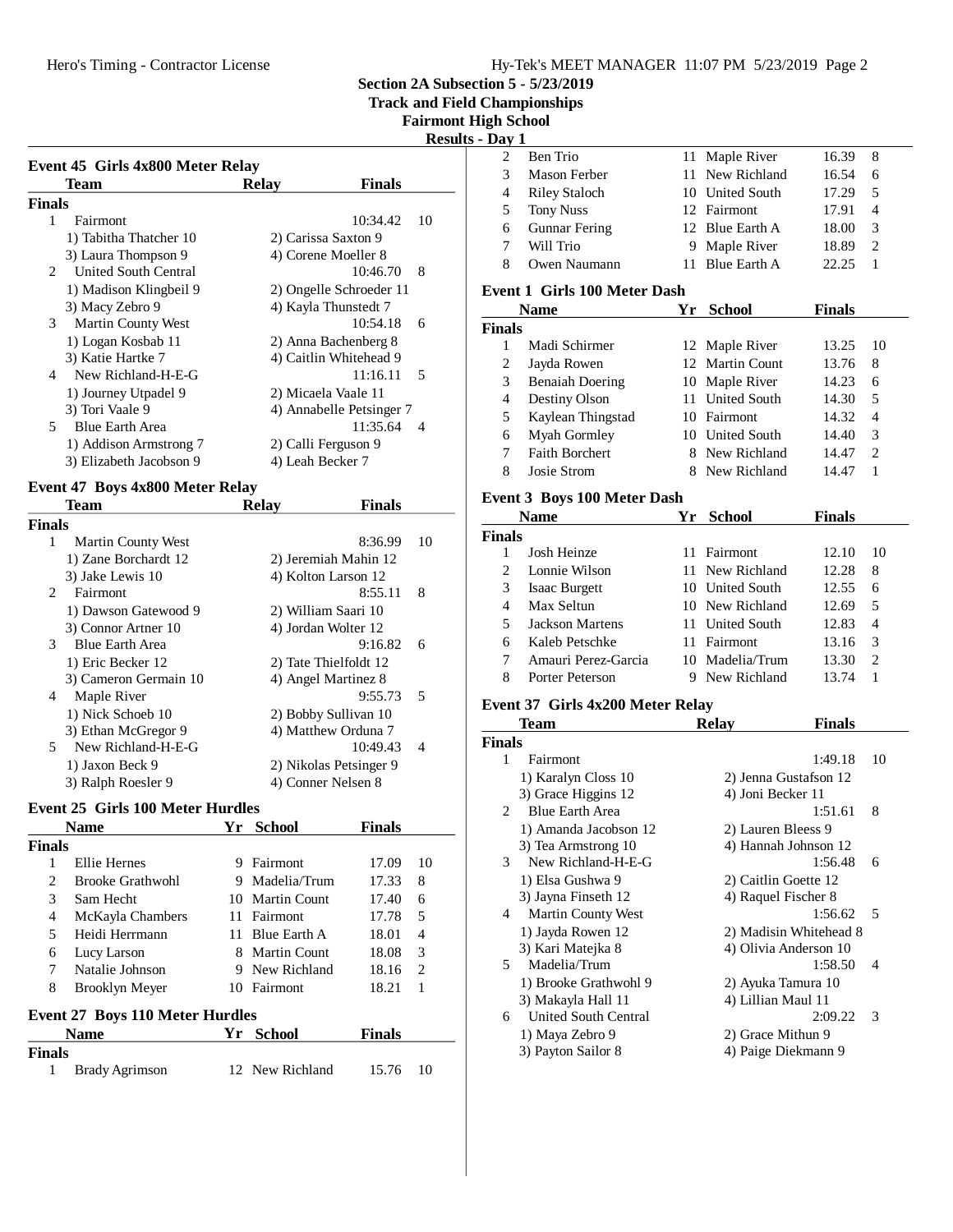**Track and Field Championships**

**Fairmont High School**

**Results - Day 1**

| Event 39 Boys 4x200 Meter Relay<br>Team | <b>Relay</b> | <b>Finals</b>             |
|-----------------------------------------|--------------|---------------------------|
| <b>Finals</b>                           |              |                           |
| 1<br>Fairmont                           |              | 1:33.51<br>10             |
| 1) Hudson Artz 9                        |              | 2) Dylan Kennedy 12       |
| 3) Andrew Moeller 12                    |              | 4) Caden Baarts 11        |
| <b>Blue Earth Area</b><br>2             |              | 8<br>1:35.19              |
| 1) Waylen Douglas 9                     |              | 2) Adam Griffin 11        |
| 3) Brady Olsen 11                       |              | 4) Carson Anderson 12     |
| New Richland-H-E-G<br>3                 |              | 1:37.10<br>6              |
| 1) Lonnie Wilson 11                     |              | 2) Agro Gushwa 11         |
| 3) Teddy Gushwa 10                      |              | 4) Jacob Schuller 12      |
| 4<br><b>Martin County West</b>          |              | 1:37.87<br>5              |
| 1) Nick Potthoff 12                     |              | 2) Nick Beseke 12         |
| 3) Joseph Forsberg 8                    |              | 4) Derrek Russenberger 12 |
| 5<br>Maple River                        |              | 1:42.07<br>$\overline{4}$ |
| 1) Wyatt Simon 11                       |              | 2) Michael Whitehead 11   |
| 3) Isaac Sowers 10                      |              | 4) Cole Moske 12          |

#### **Event 17 Girls 1600 Meter Run**

|                | <b>Name</b>                                                                          | Yr. | <b>School</b>       | <b>Finals</b> |               |
|----------------|--------------------------------------------------------------------------------------|-----|---------------------|---------------|---------------|
| <b>Finals</b>  |                                                                                      |     |                     |               |               |
| 1              | Ryann Klammer                                                                        | 9   | Maple River         | 5:35.81       | 10            |
| 2              | Tabitha Thatcher                                                                     |     | 10 Fairmont         | 6:02.85       | 8             |
| 3              | Tori Vaale                                                                           |     | 9 New Richland      | 6:04.43       | 6             |
| 4              | Hannah Neusch                                                                        | 10  | Fairmont            | 6:15.92       | 5             |
| 5              | Lauren Thunstedt                                                                     |     | 10 United South     | 6:27.67       | 4             |
| 6              | Logan Kosbab                                                                         | 11. | Martin Count        | 6:31.21       | 3             |
| 7              | Olivia Kofstad                                                                       | 8   | New Richland        | 6:32.14       | $\mathcal{L}$ |
| 8              | Sara Sundblad                                                                        |     | 10 Fairmont         | 6:32.50       | 1             |
| 9              | Kayla Thunstedt                                                                      | 7   | United South        | 6:44.74       |               |
| 10             | Ella Bergeman                                                                        | 7   | Madelia/Trum        | 6:49.15       |               |
| 11             | <b>Sydney Borntrager</b>                                                             | 8   | Martin Count        | 7:05.48       |               |
| 12             | Kristen Hubbard                                                                      | 10. | <b>United South</b> | 7:08.99       |               |
| 13             | Annie Schafer                                                                        | 10  | Martin Count        | 7:17.49       |               |
| $\blacksquare$ | $\sqrt{40}$<br>$\lambda$ $\lambda$ $\lambda$ $\lambda$ $\lambda$ $\lambda$ $\lambda$ | r   |                     |               |               |

### **Event 19 Boys 1600 Meter Run**

| <b>Name</b>     | Үr | School          | Finals                                                                                                                      |                |
|-----------------|----|-----------------|-----------------------------------------------------------------------------------------------------------------------------|----------------|
| <b>Finals</b>   |    |                 |                                                                                                                             |                |
| Daniel Nydegger |    |                 | 4:55.38                                                                                                                     | 10             |
| Connor Artner   | 10 | <b>Fairmont</b> | 4:55.91                                                                                                                     | 8              |
| Tony Ortega     | 11 | Fairmont        | 5:04.22                                                                                                                     | 6              |
| Caden Riewer    |    |                 | 5:05.17                                                                                                                     | 5              |
| Kole Wenner     | 10 | Maple River     | 5:05.70                                                                                                                     | 4              |
| Darrian Kueker  |    |                 | 5:13.19                                                                                                                     | 3              |
| Jeremiah Mahin  |    |                 | 5:20.61                                                                                                                     | $\mathfrak{D}$ |
| Eddie Gutierrez |    | Madelia/Trum    | 5:25.48                                                                                                                     | 1              |
| Kylar Larson    |    |                 | 5:41.09                                                                                                                     |                |
| Eleazar Cuevas  | 9  | Blue Earth A    | 5:42.56                                                                                                                     |                |
| Ralph Roesler   |    |                 | 5:45.50                                                                                                                     |                |
| Grant Koehnen   | 7  | Martin Count    | 5:50.24                                                                                                                     |                |
| Nate Phippen    | 11 | Blue Earth A    | 6:01.82                                                                                                                     |                |
| Carson Strukel  | 8  | Blue Earth A    | 6:02.59                                                                                                                     |                |
| Samuel Schwartz |    |                 | 6:10.04                                                                                                                     |                |
|                 |    |                 | 10 New Richland<br>10 New Richland<br>12 Fairmont<br>12 Martin Count<br>8 Martin Count<br>9 New Richland<br>12 United South |                |

|                             | Event 33 Girls 4x100 Meter Relay |                     |                         |
|-----------------------------|----------------------------------|---------------------|-------------------------|
|                             | <b>Team</b>                      | Relay               | <b>Finals</b>           |
| Finals                      |                                  |                     |                         |
| 1                           | Fairmont                         |                     | 52.91<br>10             |
|                             | 1) Karalyn Closs 10              |                     | 2) McKayla Chambers 11  |
|                             | 3) Brooklyn Meyer 10             |                     | 4) Grace Higgins 12     |
| $\mathcal{D}_{\mathcal{L}}$ | <b>Blue Earth Area</b>           |                     | 54.59<br>8              |
|                             | 1) Tea Armstrong 10              | 2) Sidney Blair 12  |                         |
|                             | 3) Lauren Bleess 9               |                     | 4) Caitlin Rorman 12    |
| 3                           | United South Central             |                     | 54.61<br>6              |
|                             | 1) Myah Gormley 10               | 2) Kyllah Curry 7   |                         |
|                             | 3) Destiny Olson 11              | 4) Melany Ehlert 9  |                         |
| 4                           | New Richland-H-E-G               |                     | 55.43<br>.5             |
|                             | 1) Elsa Gushwa 9                 |                     | 2) Natalie Johnson 9    |
|                             | 3) Josie Strom 8                 | 4) Faith Borchert 8 |                         |
| 5                           | <b>Martin County West</b>        |                     | 56.36<br>$\overline{4}$ |
|                             | 1) Ella Meyers 9                 |                     | 2) Madisin Whitehead 8  |
|                             | 3) Lucy Larson 8                 |                     | 4) Olivia Anderson 10   |
| 6                           | Madelia/Trum                     |                     | 3<br>57.17              |
|                             | 1) Jenna Balcom 9                |                     | 2) Jayme Balcom 11      |
|                             | 3) Jonissa Neitzel 10            |                     | 4) Ayuka Tamura 10      |

#### **Event 35 Boys 4x100 Meter Relay**

|               | Team                                  | <b>Relav</b>     | Finals                            |
|---------------|---------------------------------------|------------------|-----------------------------------|
| <b>Finals</b> |                                       |                  |                                   |
| 1             | Fairmont                              |                  | 45.89<br>10                       |
|               | 1) Brandon Williams 11                | 2) Nick Thate 12 |                                   |
|               | 3) Jordan Wolter 12                   |                  | 4) Caden Baarts 11                |
|               | $2^{\circ}$<br><b>Blue Earth Area</b> |                  | 8<br>46.06                        |
|               | 1) Waylen Douglas 9                   |                  | 2) Austin Thielfoldt 10           |
|               | 3) Riley Anderson 10                  |                  | 4) Ben Babcock 12                 |
| 3             | Maple River                           |                  | 47.46<br>6                        |
|               | 1) Hunter Pederson 12                 | 2) Ben Trio 11   |                                   |
|               | 3) Wyatt Simon 11                     |                  | 4) Cole Moske 12                  |
|               | Martin County West<br>4               |                  | 5<br>47.69                        |
|               | 1) Nick Potthoff 12                   |                  | 2) Nick Beseke 12                 |
|               | 3) Joseph Forsberg 8                  |                  | 4) Derrek Russenberger 12         |
| 5.            | New Richland-H-E-G                    |                  | 49.59<br>$\overline{\mathcal{A}}$ |
|               | 1) Max Seltun 10                      |                  | 2) Matthew Mueller 9              |
|               | 3) Porter Peterson 9                  |                  | 4) Charlie Nissen 8               |
|               |                                       |                  |                                   |

#### **Event 9 Girls 400 Meter Dash**

|                             | <b>Name</b>        | Үr | <b>School</b>       | <b>Finals</b> |    |
|-----------------------------|--------------------|----|---------------------|---------------|----|
| <b>Finals</b>               |                    |    |                     |               |    |
|                             | Joni Becker        | 11 | Fairmont            | 1:00.05       | 10 |
| $\mathcal{D}_{\mathcal{L}}$ | Amanda Jacobson    |    | 12 Blue Earth A     | 1:02.82       | 8  |
| 3                           | Johnnie Zaharia    | 8  | Madelia/Trum        | 1:04.33       | 6  |
| 4                           | Caitlin Goette     |    | 12 New Richland     | 1:05.09       | 5  |
| 5                           | Kaitlin Johnson    |    | 11 Blue Earth A     | 1:07.17       | 4  |
| 6                           | Evelyn Nydegger    |    | 7 New Richland      | 1:08.14       | 3  |
| 7                           | Carissa Saxton     | 9  | Fairmont            | 1:08.26       | 2  |
| 8                           | Paige Diekmann     | 9  | <b>United South</b> | 1:08.38       |    |
| 9                           | Elizabeth Jacobson |    | Blue Earth A        | 1:08.39       |    |
| 10                          | Grace Bicknase     |    | Martin Count        | 1:10.11       |    |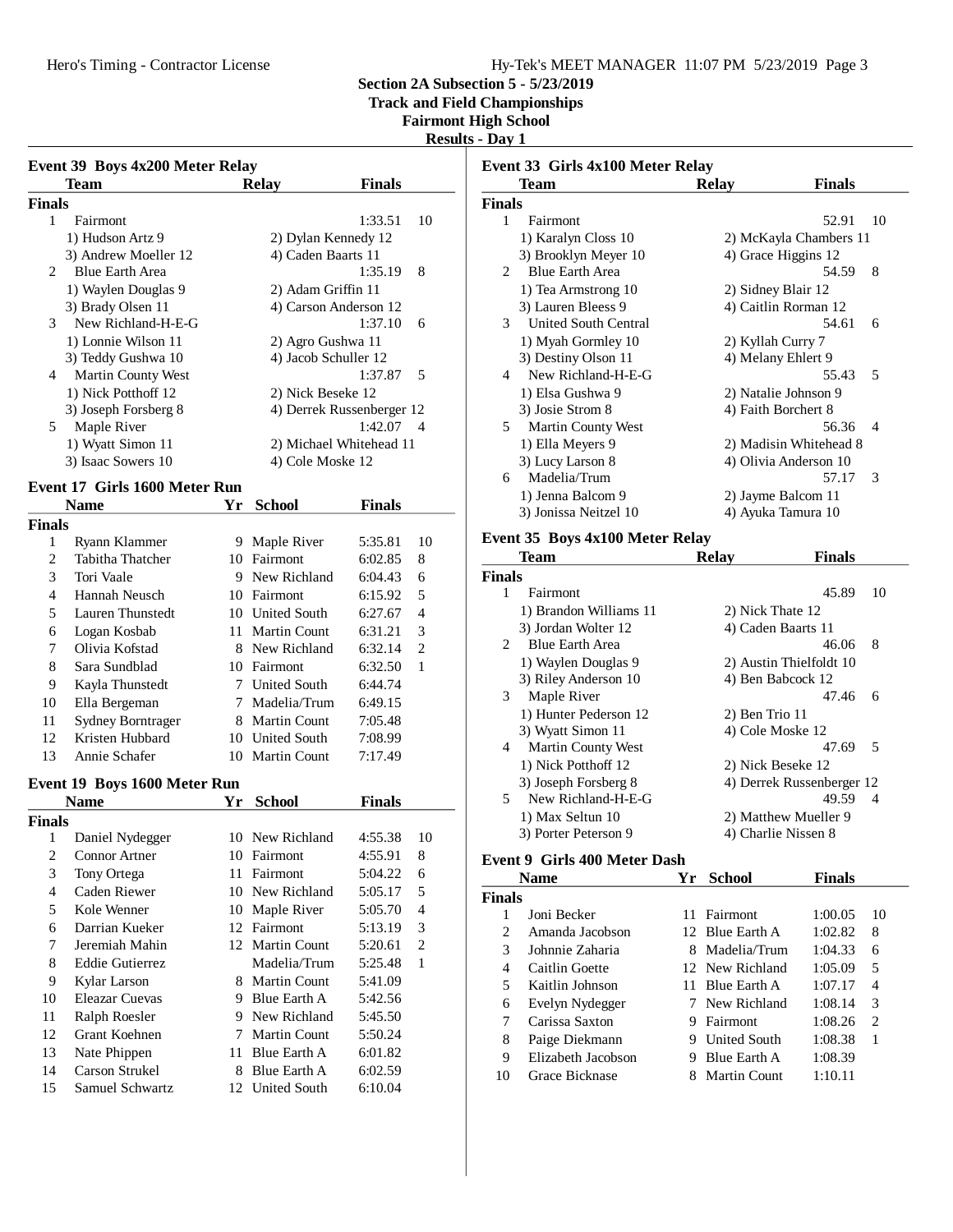| Hy-Tek's MEET MANAGER 11:07 PM 5/23/2019 Page 4 |  |  |
|-------------------------------------------------|--|--|
|                                                 |  |  |

**Section 2A Subsection 5 - 5/23/2019**

**Track and Field Championships**

**Fairmont High School**

| Results - | DAV |  |
|-----------|-----|--|
|           |     |  |

| Finals  (Event 9 Girls 400 Meter Dash) |                                     |    |                     |               |                |
|----------------------------------------|-------------------------------------|----|---------------------|---------------|----------------|
|                                        | <b>Name</b>                         |    | Yr School           | <b>Finals</b> |                |
| 11                                     | Isabella Lange                      |    | 8 Martin Count      | 1:10.97       |                |
| 12                                     | Cassidy Schultz                     |    | 9 Fairmont          | 1:11.77       |                |
| 13                                     | Maya Zebro                          |    | 9 United South      | 1:13.61       |                |
| 14                                     | Payton Sailor                       |    | 8 United South      | 1:16.33       |                |
| 15                                     | Jayna Finseth                       |    | 12 New Richland     | 1:17.82       |                |
| 16                                     | Anna Bachenberg                     |    | 8 Martin Count      | 1:22.76       |                |
|                                        | Shiyi (Rachel) He                   | 11 | Maple River         | FS            |                |
|                                        | <b>Event 11 Boys 400 Meter Dash</b> |    |                     |               |                |
|                                        | <b>Name</b>                         | Yr | School              | Finals        |                |
| Finals                                 |                                     |    |                     |               |                |
| 1                                      | Dylan Kennedy                       |    | 12 Fairmont         | 50.98         | 10             |
| $\overline{c}$                         | Hudson Artz                         | 9  | Fairmont            | 52.00         | 8              |
| 3                                      | <b>Jackson Martens</b>              |    | 11 United South     | 54.08         | 6              |
| $\overline{4}$                         | Agro Gushwa                         |    | 11 New Richland     | 54.68         | 5              |
| 5                                      | Adam Griffin                        |    | 11 Blue Earth A     | 55.84         | $\overline{4}$ |
| 6                                      | Ramiro Zamora                       |    | 10 Madelia/Trum     | 57.83         | 3              |
| 7                                      | Garrett O'Connor                    |    | 12 Martin Count     | 58.04         | $\overline{2}$ |
| 8                                      | Justin Olson                        |    | 12 Fairmont         | 58.90         | $\mathbf{1}$   |
| 9                                      | Gach Mar                            |    | 10 Madelia/Trum     | 59.24         |                |
| 10                                     | Vaughn Nolan                        |    | 10 Madelia/Trum     | 59.62         |                |
| 11                                     | Gabe Schroeder                      |    | 8 United South      | 59.89         |                |
| 12                                     | Alex Johnson                        |    | 12 Martin Count     | 1:06.37       |                |
| 13                                     | Drew Stade                          | 7  | <b>Martin Count</b> | 1:21.83       |                |
|                                        |                                     |    |                     |               |                |

#### **Event 29 Girls 300 Meter Hurdles**

|               | <b>Name</b>         | Yr | <b>School</b>       | <b>Finals</b> |    |
|---------------|---------------------|----|---------------------|---------------|----|
| <b>Finals</b> |                     |    |                     |               |    |
|               | Sam Hecht           |    | 10 Martin Count     | 47.61         | 10 |
| 2             | Eloise Blair        | 8. | Blue Earth A        | 48.07         | 8  |
| 3             | <b>Ellie Hernes</b> | 9  | Fairmont            | 49.74         | 6  |
| 4             | Lauren Bleess       | 9  | Blue Earth A        | 50.96         | 5  |
| 5             | Melany Ehlert       | 9. | <b>United South</b> | 51.43         | 4  |
| 6             | Natalie Johnson     |    | 9 New Richland      | 52.31         | 3  |
| 7             | Claire Nemmers      | 9  | Fairmont            | 52.84         | 2  |
| 8             | <b>Hadley Artz</b>  | 8  | Fairmont            | 54.22         | 1  |
| 9             | Calli Ferguson      | 9  | Blue Earth A        | 59.03         |    |
| 10            | Autumn Lewis        |    | Madelia/Trum        | 59.25         |    |
| 11            | Kathryn Kofstad     |    | 8 New Richland      | 1:00.61       |    |
| 12            | Olivia Kofstad      | 8. | New Richland        | 1:01.09       |    |

#### **Event 31 Boys 300 Meter Hurdles**

|               | <b>Name</b>           | Yr | School          | <b>Finals</b> |                             |
|---------------|-----------------------|----|-----------------|---------------|-----------------------------|
| <b>Finals</b> |                       |    |                 |               |                             |
| 1             | <b>Brady Agrimson</b> |    | 12 New Richland | 41.80         | 10                          |
| 2             | Mason Ferber          |    | 11 New Richland | 42.24         | 8                           |
| 3             | <b>Riley Staloch</b>  |    | 10 United South | 43.28         | 6                           |
| 4             | <b>Tony Nuss</b>      |    | 12 Fairmont     | 45.31         | 5                           |
| 5             | Nick Potthoff         |    | 12 Martin Count | 46.47         | 4                           |
| 6             | <b>Gunnar Fering</b>  |    | 12 Blue Earth A | 46.64         | 3                           |
| 7             | Jayden Smith          |    | 11 Blue Earth A | 46.66         | $\mathcal{D}_{\mathcal{L}}$ |
| 8             | Abram Sanchez         |    | 12 Fairmont     | 47.10         |                             |
| 9             | Michael Proehl        |    | Maple River     | 48.57         |                             |

| - Day 1            |                                          |      |                              |               |                |
|--------------------|------------------------------------------|------|------------------------------|---------------|----------------|
| 10                 | Owen Naumann                             | 11 - | Blue Earth A                 | 49.22         |                |
| 11                 | Will Trio                                | 9.   | Maple River                  | 52.53         |                |
| 12                 | Saywer Prigge                            |      | 8 New Richland               | 56.28         |                |
|                    | Event 13 Girls 800 Meter Run             |      |                              |               |                |
|                    | <b>Name</b>                              | Yr   | <b>School</b>                | <b>Finals</b> |                |
|                    |                                          |      |                              |               |                |
| <b>Finals</b><br>1 |                                          |      |                              | 2:28.49       | 10             |
| 2                  | Victoria Barkosky                        |      | 12 Maple River<br>9 Fairmont | 2:34.96       | 8              |
| 3                  | Rayah Quiring<br><b>Brooklyn Pfeffer</b> |      | 8 Fairmont                   | 2:35.93       | 6              |
| 4                  | Journey Utpadel                          |      | 9 New Richland               | 2:36.39       | 5              |
| 5                  | Ongelle Schroeder                        |      | 11 United South              | 2:44.39       | 4              |
| 6                  | <b>Trystan Servantez</b>                 |      | 10 United South              | 2:44.42       | 3              |
| 7                  | <b>Emily Frank</b>                       |      | 9 Fairmont                   | 2:45.93       | $\overline{2}$ |
| 8                  | Anna Bachenberg                          |      | 8 Martin Count               | 2:46.05       | 1              |
| 9                  | Callie Stevermer                         |      | 12 Blue Earth A              |               |                |
|                    |                                          |      |                              | 2:49.94       |                |
| 10                 | Macy Zebro                               |      | 9 United South               | 2:49.98       |                |
| 11                 | Oliva Mattson                            |      | 7 Madelia/Trum               | 2:55.08       |                |
| 12                 | Grace Bicknase                           |      | 8 Martin Count               | 3:01.76       |                |
| 13                 | Allie Kuehl                              |      | 7 Martin Count               | 3:02.38       |                |
| 14                 | <b>Tiffany Sorensen</b>                  |      | 9 Maple River                | 3:16.72       |                |
| 15                 | Aubrey Hueper                            |      | 9 Blue Earth A               | 3:25.19       |                |
|                    | Event 15 Boys 800 Meter Run              |      |                              |               |                |
|                    | <b>Name</b>                              | Yr   | <b>School</b>                | <b>Finals</b> |                |
| <b>Finals</b>      |                                          |      |                              |               |                |
| 1                  | Andrew Moeller                           |      | 12 Fairmont                  | 1:59.78       | 10             |
| 2                  | Kolton Larson                            |      | 12 Martin Count              | 2:02.26       | 8              |
| 3                  | Daniel Nydegger                          |      | 10 New Richland              | 2:07.56       | 6              |
| $\overline{4}$     | Santiago Mendoza                         |      | 12 United South              | 2:09.91       | 5              |
| 5                  | Dawson Gatewood                          |      | 9 Fairmont                   | 2:12.30       | 4              |
| 6                  | Gabe Schroeder                           |      | 8 United South               | 2:13.10       | 3              |
| 7                  | Tate Thielfoldt                          |      | 12 Blue Earth A              | 2:18.91       | $\overline{c}$ |
| 8                  | Caden Riewer                             |      | 10 New Richland              | 2:21.18       | 1              |
| 9                  | Kayden Loeschen                          |      | 7 Madelia/Trum               | 2:21.74       |                |
| 10                 | Eric Becker                              |      | 12 Blue Earth A              | 2:23.62       |                |
| 11                 | <b>Matthew Anderson</b>                  |      | 12 Fairmont                  | 2:23.70       |                |
| 12                 | <b>Damion Mahlstedt</b>                  |      | 8 Blue Earth A               | 2:23.80       |                |
| 13                 | Garrett O'Connor                         |      | 12 Martin Count              | 2:24.52       |                |
| 14                 | <b>Eddie Gutierrez</b>                   |      | Madelia/Trum                 | 2:25.54       |                |
| 15                 | Jaxon Beck                               |      | 9 New Richland               | 2:28.21       |                |
| 16                 | Ethan McGregor                           |      | 9 Maple River                | 2:28.33       |                |
| 17                 | Adam Mix                                 |      | 12 Martin Count              | 2:35.66       |                |
| 18                 | Vaughn Nolan                             |      | 10 Madelia/Trum              | 2:39.83       |                |
| 19                 | Samuel Schwartz                          |      | 12 United South              | 2:47.17       |                |
|                    |                                          |      |                              |               |                |
|                    | <b>Event 5 Girls 200 Meter Dash</b>      |      |                              |               |                |
|                    | <b>Name</b>                              | Yr   | <b>School</b>                | <b>Finals</b> |                |
| <b>Finals</b>      |                                          |      |                              |               |                |
| $\mathbf{1}$       | Jenna Gustafson                          |      | 12 Fairmont                  | 28.19         | 10             |
| $\overline{c}$     | Lillian Maul                             |      | 11 Madelia/Trum              | 28.32         | 8              |
| 3                  | Tea Armstrong                            |      | 10 Blue Earth A              | 28.87         | 6              |
| 4                  | Olivia Anderson                          |      | 10 Martin Count              | 28.94         | 5              |

5 MacKenzie Householder 9 Fairmont 29.48 4<br>6 Destiny Olson 11 United South 29.54 3

6 Destiny Olson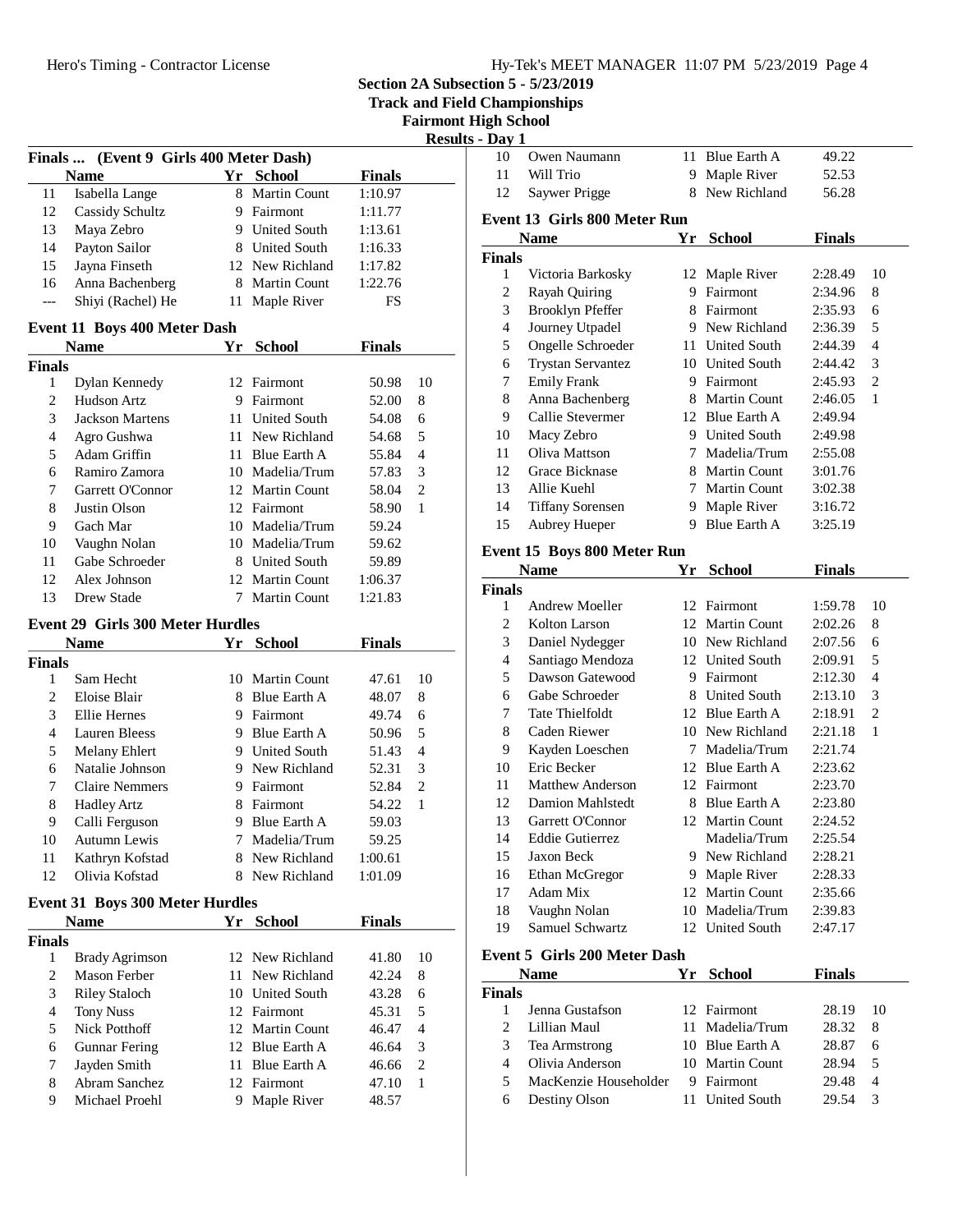|                |                                        |   |                 |               | <b>Fairmont</b> l |
|----------------|----------------------------------------|---|-----------------|---------------|-------------------|
|                |                                        |   |                 |               | <b>Results</b>    |
|                | Finals  (Event 5 Girls 200 Meter Dash) |   |                 |               |                   |
|                | <b>Name</b>                            |   | Yr School       | <b>Finals</b> |                   |
| 7              | Raquel Fischer                         |   | 8 New Richland  | 29.59         | $\overline{2}$    |
| 8              | <b>Claire Nemmers</b>                  |   | 9 Fairmont      | 30.25         | 1                 |
|                | <b>Event 7 Boys 200 Meter Dash</b>     |   |                 |               |                   |
|                | <b>Name</b>                            |   | Yr School       | <b>Finals</b> |                   |
| Finals         |                                        |   |                 |               |                   |
| 1              | Caden Baarts                           |   | 11 Fairmont     | 23.50         | 10                |
| $\overline{2}$ | <b>Carson Anderson</b>                 |   | 12 Blue Earth A | 23.75         | 8                 |
| 3              | Brandon Williams                       |   | 11 Fairmont     | 24.31         | 6                 |
| $\overline{4}$ | Ramiro Zamora                          |   | 10 Madelia/Trum | 24.73         | 5                 |
| 5              | Josh Sletta                            |   | 12 Madelia/Trum | 24.76         | 4                 |
| 6              | <b>Isaac Burgett</b>                   |   | 10 United South | 25.31         | 3                 |
| $\overline{7}$ | Charlie Nissen                         |   | 8 New Richland  | 26.19         | $\mathfrak{2}$    |
| 8              | Kaleb Petschke                         |   |                 |               |                   |
|                |                                        |   | 11 Fairmont     | 27.07         | 1                 |
|                | Event 21 Girls 3200 Meter Run          |   |                 |               |                   |
|                | <b>Name</b>                            |   | Yr School       | <b>Finals</b> |                   |
| Finals         |                                        |   |                 |               |                   |
| $\mathbf{1}$   | Laura Thompson                         |   | 9 Fairmont      | 11:56.63      | 10                |
| $\overline{2}$ | Katie Hartke                           |   | 7 Martin Count  | 12:50.37      | 8                 |
| 3              | Caitlin Whitehead                      |   | 9 Martin Count  | 12:50.58      | 6                 |
| 4              | Hannah Neusch                          |   | 10 Fairmont     | 13:40.05      | 5                 |
| 5              | Annabelle Petsinger                    |   | 7 New Richland  | 13:48.18      | 4                 |
| 6              | Paige Roberts                          |   | 8 United South  | 13:56.53      | 3                 |
| 7              | Natalie Wenner                         |   | 7 Maple River   | 14:10.22      | $\overline{2}$    |
| 8              | Lauren Thunstedt                       |   | 10 United South | 14:24.23      | 1                 |
| 9              | Ella Bergeman                          |   | 7 Madelia/Trum  | 14:26.63      |                   |
| 10             | <b>Bryn Evans</b>                      |   | 10 United South | 14:33.75      |                   |
| 11             | Kady Pedroza                           |   | 11 Fairmont     | 14:42.93      |                   |
| 12             | Micaela Vaale                          |   | 11 New Richland | 15:13.93      |                   |
| 13             | Mackenzie Petersen                     |   | 10 Martin Count | 15:36.81      |                   |
|                |                                        |   |                 |               |                   |
|                | Event 23 Boys 3200 Meter Run           |   |                 |               |                   |
|                | <b>Name</b>                            |   | Yr School       | <b>Finals</b> |                   |
| Finals         |                                        |   |                 |               |                   |
| 1              | <b>Grant Strukel</b>                   |   | 11 Blue Earth A | 10:38.22      | 10                |
| 2              | Jake Lewis                             |   | 10 Martin Count | 10:40.61      | 8                 |
| 3              | William Saari                          |   | 10 Fairmont     | 10:47.69      | 6                 |
| $\overline{4}$ | Zane Borchardt                         |   | 12 Martin Count | 10:58.84      | 5                 |
| 5              | Darrian Kueker                         |   | 12 Fairmont     | 11:16.21      | $\overline{4}$    |
| 6              | Tony Ortega                            |   | 11 Fairmont     | 11:26.59      | 3                 |
| 7              | Kole Wenner                            |   | 10 Maple River  | 11:41.50      | $\overline{c}$    |
| 8              | <b>Angel Martinez</b>                  |   | 8 Blue Earth A  | 12:01.54      | 1                 |
| 9              | Conner Nelsen                          |   | 8 New Richland  | 12:26.18      |                   |
| 10             | Ty Kokoruda                            | 7 | Martin Count    | 12:42.09      |                   |
| 11             | Gavin Anderson                         |   | 10 New Richland | 13:47.04      |                   |
|                |                                        |   |                 |               |                   |
|                | Event 41 Girls 4x400 Meter Relay       |   |                 |               |                   |
|                | Team                                   |   | <b>Relay</b>    | <b>Finals</b> |                   |
| Finals         | Fairmont                               |   |                 |               | 10                |
| 1              |                                        |   |                 | 4:11.26       |                   |

| <b>Fairmont</b>     | 4:11.26             | -10 |
|---------------------|---------------------|-----|
| 1) Karalyn Closs 10 | 2) Corene Moeller 8 |     |
| 3) Laura Thompson 9 | 4) Joni Becker 11   |     |

Hero's Timing - Contractor License Hy-Tek's MEET MANAGER 11:07 PM 5/23/2019 Page 5

**Section 2A Subsection 5 - 5/23/2019**

**Track and Field Championships**

**High School** 

**Results - Day 1** 

| 2  | <b>Martin County West</b>       | 4:16.27                 | 8              |
|----|---------------------------------|-------------------------|----------------|
|    | 1) Jayda Rowen 12               | 2) Kari Matejka 8       |                |
|    | 3) Sam Hecht 10                 | 4) Katie Lange 10       |                |
| 3  | <b>Blue Earth Area</b>          | 4:22.88                 | 6              |
|    | 1) Amanda Jacobson 12           | 2) Kaitlin Johnson 11   |                |
|    | 3) Addison Armstrong 7          | 4) Hannah Johnson 12    |                |
| 4  | Madelia/Trum                    | 4:33.50                 | - 5            |
|    | 1) Brooke Grathwohl 9           | 2) Makayla Hall 11      |                |
|    | 3) Johnnie Zaharia 8            | 4) Lillian Maul 11      |                |
| 5. | New Richland-H-E-G              | 4:38.58                 | $\overline{4}$ |
|    | 1) Journey Utpadel 9            | 2) Jayna Finseth 12     |                |
|    | 3) Caitlin Goette 12            | 4) Raquel Fischer 8     |                |
| 6  | United South Central            | 4:45.45                 | -3             |
|    | 1) Paige Diekmann 9             | 2) Maya Zebro 9         |                |
|    | 3) Ongelle Schroeder 11         | 4) Trystan Servantez 10 |                |
|    | vent 43  Roys 4x400 Meter Relay |                         |                |

## **Event 43 Boys 4x400 Meter Relay**

| 3:28.61<br>10                            |
|------------------------------------------|
|                                          |
| 4) Dylan Kennedy 12                      |
| 3:34.52<br>8                             |
|                                          |
| 4) Jacob Schuller 12                     |
| 3:40.04<br>6                             |
|                                          |
| 4) Kolton Larson 12                      |
| 3:42.55<br>5                             |
|                                          |
|                                          |
| 3:47.97<br>$\overline{\mathcal{A}}$      |
| 2) Jackson Martens 11                    |
| 4) Derek Christenson 12                  |
| 3:53.03<br>$\mathcal{R}$                 |
|                                          |
| 4) Ramiro Zamora 10                      |
| 4:10.65<br>$\mathfrak{D}_{\mathfrak{p}}$ |
|                                          |
| 4) Matthew Orduna 7                      |
|                                          |

### **Event 49 Girls High Jump**

|               | <b>Name</b>          | Yr  | <b>School</b>   | <b>Finals</b> |     |
|---------------|----------------------|-----|-----------------|---------------|-----|
| <b>Finals</b> |                      |     |                 |               |     |
| 1             | Madi Schirmer        |     | 12 Maple River  | 5-04.00       | 10  |
| 2             | Sophie Keister       | 8   | Blue Earth A    | 5-00.00       | 8   |
| 3             | Caitlin Goette       |     | 12 New Richland | $4 - 10.00$   | 5.5 |
| 3             | <b>Bethany Linse</b> |     | 12 Fairmont     | $4 - 10.00$   | 5.5 |
| 5             | Savanah Baker        |     | 11 Fairmont     | $4 - 10.00$   | 4   |
| 6             | Ryann Klammer        | 9.  | Maple River     | $4 - 10.00$   | 3   |
| 7             | Caitlin Rorman       |     | 12 Blue Earth A | 4-08.00       | 2   |
| 8             | Rachel Schultz       |     | 12 Madelia/Trum | 4-08.00       | 1   |
| 9             | Hannah Linse         | 9   | Fairmont        | 4-08.00       |     |
| 10            | Logan Kosbab         | 11. | Martin Count    | 4-04.00       |     |
|               | Oliva Mattson        |     | Madelia/Trum    | NΗ            |     |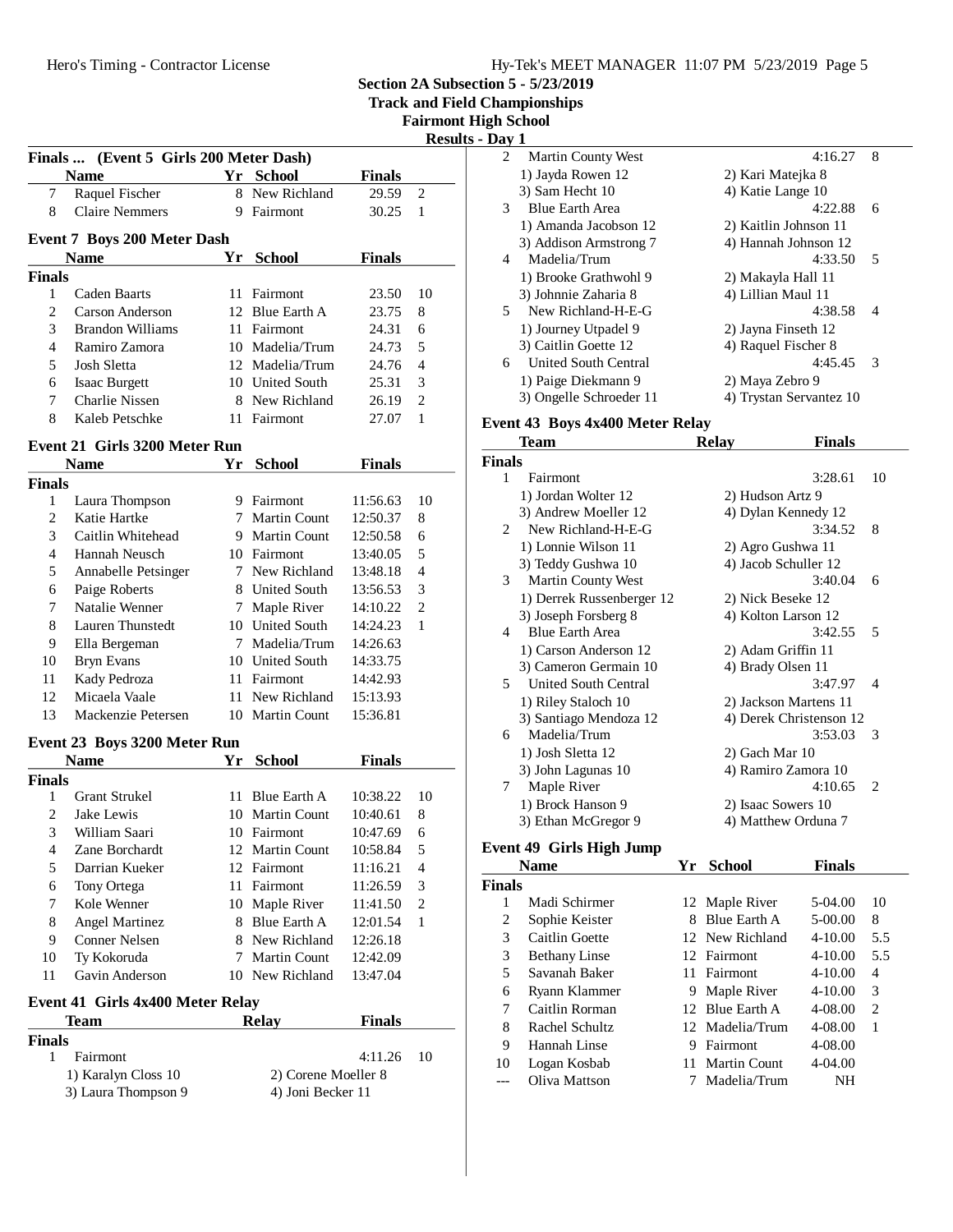Hero's Timing - Contractor License

|                |                                    |                 |               |                             |                        | <b>Section 2A Subsection 5 - 5/23/2019</b><br><b>Track and Field Championships</b> |
|----------------|------------------------------------|-----------------|---------------|-----------------------------|------------------------|------------------------------------------------------------------------------------|
|                |                                    |                 |               | <b>Fairmont High School</b> |                        |                                                                                    |
|                |                                    |                 |               |                             | <b>Results - Day 1</b> |                                                                                    |
|                | Finals  (Event 49 Girls High Jump) |                 |               |                             | 3                      | Rayah Quiri                                                                        |
|                | <b>Name</b>                        | Yr School       | <b>Finals</b> |                             | 4                      | Katie Lange                                                                        |
|                | Autumn Lewis                       | 7 Madelia/Trum  | NH            |                             | 5                      | Brooklyn M                                                                         |
| $---$          | Alexis Roberts                     | 11 United South | NH            |                             | 6<br>7                 | Sarah Smith                                                                        |
| $---$          | Isabella Lange                     | 8 Martin Count  | NH            |                             | 8                      | Lillian Mau<br>Myah Gorm                                                           |
| $---$          | Grace Bicknase                     | 8 Martin Count  | NH            |                             | 9                      | Melany Ehle                                                                        |
|                | <b>Event 51 Boys High Jump</b>     |                 |               |                             | 10                     | <b>Haley Kalis</b>                                                                 |
|                | <b>Name</b>                        | Yr School       | <b>Finals</b> |                             | 11                     | Kylee Rowe                                                                         |
| <b>Finals</b>  |                                    |                 |               |                             | 12                     | <b>Brooke Grat</b>                                                                 |
| 1              | Hayden Berhow                      | 12 Fairmont     | $6 - 00.00$   | 10                          | 13                     | Abby Calkir                                                                        |
| 2              | <b>Brady Olsen</b>                 | 11 Blue Earth A | $6 - 00.00$   | 8                           | 14                     | Raquel Fisc                                                                        |
| 3              | Jacob Schuller                     | 12 New Richland | 5-10.00       | 6                           | 15                     | Paige Diekn                                                                        |
| $\overline{4}$ | Agro Gushwa                        | 11 New Richland | 5-08.00       | 5                           | 16                     | Maddie Dul                                                                         |
| 5              | <b>Isaac Burgett</b>               | 10 United South | 5-06.00       | 4                           | $---$                  | Elsa Gushw                                                                         |
| 6              | Jaxon Beck                         | 9 New Richland  | 5-02.00       | 3                           |                        |                                                                                    |
| 7              | Jacob Jones                        | 9 Maple River   | 5-00.00       | $\mathbf{2}$                |                        | Event 59 Boys Lo                                                                   |
| $---$          | Kayden Loeschen                    | 7 Madelia/Trum  | NH            |                             |                        | <b>Name</b>                                                                        |
| ---            | <b>Tony Nuss</b>                   | 12 Fairmont     | NH            |                             | <b>Finals</b>          |                                                                                    |
| $---$          | John Lagunas                       | 10 Madelia/Trum | DQ            |                             | $\mathbf{1}$           | Ben Babcoc                                                                         |
|                | <b>Event 53 Girls Pole Vault</b>   |                 |               |                             | $\overline{2}$         | Josh Heinze                                                                        |
|                | <b>Name</b>                        | Yr School       | <b>Finals</b> |                             | 3                      | Hayden Ber                                                                         |
| <b>Finals</b>  |                                    |                 |               |                             | $\overline{4}$         | Lonnie Wils                                                                        |
| 1              | Heidi Herrmann                     | 11 Blue Earth A | 8-00.00       | 10                          | 5<br>6                 | Josh Sletta                                                                        |
| 2              | Rachel O'Connor                    | 9 Fairmont      | 8-00.00       | 8                           | 7                      | Carson Ande                                                                        |
| 3              | Katie Lange                        | 10 Martin Count | 8-00.00       | 6                           | 8                      | Ramiro Zan<br>Michael Wh                                                           |
| $\overline{4}$ | Ellie Schultze                     | 9 Fairmont      | 7-06.00       | 5                           | 9                      | Justin Olson                                                                       |
| 5              | Chloe Cumbee                       | 12 Maple River  | 7-06.00       | 4                           | 10                     | Joseph Forsl                                                                       |
| 6              | MacKenzie Householder              | 9 Fairmont      | 7-00.00       | 3                           | 11                     | Parker Bunr                                                                        |
| $\tau$         | Vanessa Barkosky                   | 11 Maple River  | 7-00.00       | $\overline{c}$              | 12                     | Graden Karl                                                                        |
| $\,8\,$        | Jazmyn Lunz                        | 9 Blue Earth A  | 6-06.00       | $\mathbf{1}$                | 13                     | Garrett O'Co                                                                       |
| 9              | Isabella Lange                     | 8 Martin Count  | $6 - 00.00$   |                             | 14                     | <b>Austin Skad</b>                                                                 |
| $---$          | Annabelle Petsinger                | 7 New Richland  | NH            |                             | 15                     | Drew Stade                                                                         |
| $---$          | Anna Bachenberg                    | 8 Martin Count  | NΗ            |                             | 16                     | Jacob Sower                                                                        |
|                | <b>Event 55 Boys Pole Vault</b>    |                 |               |                             | ---                    | Gach Mar                                                                           |
|                | Name                               | Yr School       | <b>Finals</b> |                             |                        |                                                                                    |
| <b>Finals</b>  |                                    |                 |               |                             |                        | Event 61 Girls T                                                                   |
| 1              | Thomas Lindsey                     | 11 Blue Earth A | 13-09.00      | 10                          |                        | <b>Name</b>                                                                        |
| $\overline{c}$ | Nick Thate                         | 12 Fairmont     | 12-00.00      | 8                           | <b>Finals</b>          |                                                                                    |
| 3              | Michael Whitehead                  | 11 Maple River  | 11-00.00      | 6                           | $\mathbf{1}$           | Ellie Hernes                                                                       |
| $\overline{4}$ | <b>Matthew Anderson</b>            | 12 Fairmont     | 10-00.00      | 5                           | $\mathbf{2}$           | Rayah Quiri                                                                        |
| 5              | Justin Olson                       | 12 Fairmont     | 10-00.00      | $\overline{4}$              | 3                      | Jayda Rowe                                                                         |
| 6              | <b>Brock Hanson</b>                | 9 Maple River   | 9-06.00       | 3                           | $\overline{4}$         | Sarah Smith                                                                        |
| 7              | Ryan Musser                        | 10 Maple River  | 8-06.00       | $\overline{2}$              | 5                      | <b>Emily Frank</b>                                                                 |
| $---$          | Conner Nelsen                      | 8 New Richland  | NH            |                             | 6                      | Hannah Joh                                                                         |
| ---            | Samuel Christensen                 | 8 New Richland  | NH            |                             | 7                      | Katie Lange                                                                        |
| ---            | Matthew Krause                     | 12 Blue Earth A | NH            |                             | 8                      | Makayla Ha                                                                         |
|                |                                    |                 |               |                             | 9                      | <b>Trystan Serv</b>                                                                |
|                | <b>Event 57 Girls Long Jump</b>    |                 |               |                             | 10                     | Johnnie Zah                                                                        |
|                | Name                               | Yr School       | <b>Finals</b> |                             | 11                     | Grace Mithu                                                                        |
| <b>Finals</b>  |                                    |                 |               |                             | 12                     | Jonissa Neit                                                                       |
| 1              | Ellie Hernes                       | 9 Fairmont      | 15-11.00      | 10                          | 13                     | Kate Armon                                                                         |
| $\overline{c}$ | Sam Hecht                          | 10 Martin Count | 15-10.00      | 8                           | 14                     | <b>Sydney East</b>                                                                 |
|                |                                    |                 |               |                             | 15                     | Josie Strom                                                                        |

| 3                        | Rayah Quiring                     |      | 9 Fairmont          | 15-04.00      | 6              |
|--------------------------|-----------------------------------|------|---------------------|---------------|----------------|
| $\overline{4}$           | Katie Lange                       |      | 10 Martin Count     | 15-03.25      | 5              |
| 5                        | <b>Brooklyn Meyer</b>             |      | 10 Fairmont         | 15-01.25      | 4              |
| 6                        | Sarah Smith                       | 11   | Maple River         | 14-09.00      | 3              |
| 7                        | Lillian Maul                      | 11 - | Madelia/Trum        | 14-03.00      | $\overline{2}$ |
| 8                        | Myah Gormley                      |      | 10 United South     | 13-07.50      | 1              |
| 9                        | Melany Ehlert                     |      | 9 United South      | 13-05.00      |                |
| 10                       | <b>Haley Kalis</b>                |      | 8 Blue Earth A      | 13-01.50      |                |
| 11                       | Kylee Rowen                       |      | 9 Martin Count      | 13-00.25      |                |
| 12                       | <b>Brooke Grathwohl</b>           |      | 9 Madelia/Trum      | 13-00.00      |                |
| 13                       | <b>Abby Calkins</b>               |      | 11 Madelia/Trum     | 13-00.00      |                |
| 14                       | Raquel Fischer                    |      | 8 New Richland      | 12-11.25      |                |
| 15                       | Paige Diekmann                    |      | 9 United South      | 12-03.50      |                |
| 16                       | Maddie Dulac                      |      | 7 Blue Earth A      | 10-10.25      |                |
| $\overline{a}$           | Elsa Gushwa                       |      | 9 New Richland      | ND            |                |
|                          | <b>Event 59 Boys Long Jump</b>    |      |                     |               |                |
|                          | <b>Name</b>                       |      | Yr School           | <b>Finals</b> |                |
| Finals                   |                                   |      |                     |               |                |
| 1                        | <b>Ben Babcock</b>                |      | 12 Blue Earth A     | 20-05.50      | 10             |
| $\overline{2}$           | Josh Heinze                       |      | 11 Fairmont         | 20-00.50      | 8              |
| 3                        | Hayden Berhow                     |      | 12 Fairmont         | 19-11.00      | 6              |
| $\overline{4}$           | Lonnie Wilson                     |      | 11 New Richland     | 19-07.00      | 5              |
| 5                        | Josh Sletta                       |      | 12 Madelia/Trum     | 19-03.00      | 4              |
| 6                        | Carson Anderson                   |      | 12 Blue Earth A     | 18-11.00      | 3              |
| 7                        | Ramiro Zamora                     |      | 10 Madelia/Trum     | 18-02.50      | $\overline{c}$ |
| 8                        | Michael Whitehead                 |      | 11 Maple River      | 17-07.00      | 1              |
| 9                        | Justin Olson                      |      | 12 Fairmont         | 16-09.75      |                |
| 10                       | Joseph Forsberg                   |      | 8 Martin Count      | 15-04.75      |                |
| 11                       | Parker Bunn                       |      | 7 New Richland      | 14-04.50      |                |
| 12                       | Graden Karl                       |      | 7 New Richland      | 13-00.00      |                |
| 13                       | Garrett O'Connor                  |      | 12 Martin Count     | 12-07.50      |                |
| 14                       | Austin Skaden                     |      | 8 Blue Earth A      | 12-01.75      |                |
| 15                       | Drew Stade                        |      | 7 Martin Count      | 11-11.00      |                |
| 16                       | Jacob Sowers                      | 7    | Maple River         | 11-10.50      |                |
| $---$                    | Gach Mar                          |      | 10 Madelia/Trum     | ND.           |                |
|                          |                                   |      |                     |               |                |
|                          | <b>Event 61 Girls Triple Jump</b> |      |                     |               |                |
|                          | <b>Name</b>                       |      | Yr School           | <b>Finals</b> |                |
| Finals                   |                                   |      |                     |               |                |
| 1                        | Ellie Hernes                      | 9    | Fairmont            | 35-08.75      | 10             |
| $\overline{c}$           | Rayah Quiring                     | 9    | Fairmont            | 33-02.00      | 8              |
| 3                        | Jayda Rowen                       | 12   | Martin Count        | 32-03.75      | 6              |
| $\overline{\mathcal{L}}$ | Sarah Smith                       | 11   | Maple River         | 32-03.25      | 5              |
| 5                        | <b>Emily Frank</b>                |      | 9 Fairmont          | 32-01.75      | $\overline{4}$ |
| 6                        | Hannah Johnson                    |      | 12 Blue Earth A     | 32-00.00      | 3              |
| 7                        | Katie Lange                       |      | 10 Martin Count     | 31-07.25      | $\overline{2}$ |
| 8                        | Makayla Hall                      | 11 - | Madelia/Trum        | 31-05.50      | 1              |
| 9                        | Trystan Servantez                 |      | 10 United South     | 29-09.50      |                |
| 10                       | Johnnie Zaharia                   |      | 8 Madelia/Trum      | 28-01.00      |                |
| 11                       | Grace Mithun                      | 9.   | <b>United South</b> | 28-00.75      |                |

| 10 Johnnie Zaharia | 8 Madelia/Trum 28-01.00  |  |
|--------------------|--------------------------|--|
| 11 Grace Mithun    | 9 United South 28-00.75  |  |
| 12 Jonissa Neitzel | 10 Madelia/Trum 27-03.25 |  |
| 13 Kate Armon      | 7 Blue Earth A 27-03.00  |  |
| 14 Sydney Eastvold | 9 Blue Earth A 27-02.50  |  |
| 15 Josie Strom     | 8 New Richland 25-07.50  |  |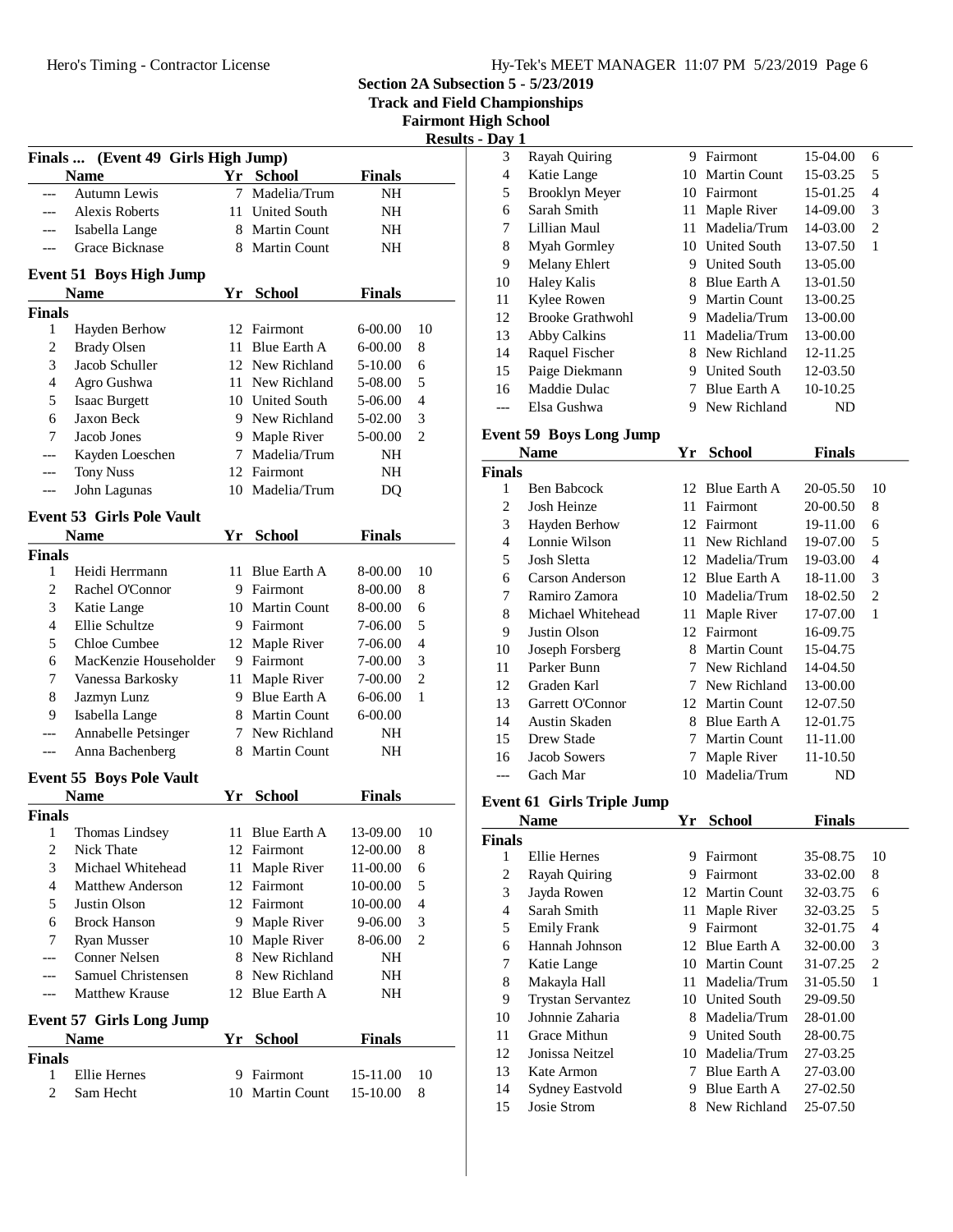| Hy-Tek's MEET MANAGER 11:07 PM 5/23/2019 Page 7 |  |  |
|-------------------------------------------------|--|--|
|                                                 |  |  |

**Track and Field Championships**

**Fairmont High School**

**Results - Day 1**

| <b>Finals</b>            | (Event 61 Girls Triple Jump)       |    |                     |               | ілсэші                   |
|--------------------------|------------------------------------|----|---------------------|---------------|--------------------------|
|                          | <b>Name</b>                        |    | Yr School           | <b>Finals</b> |                          |
| 16                       | Allie Kuehl                        | 7  | Martin Count        | 24-02.75      |                          |
| 17                       | <b>Lily Morales</b>                |    | 10 United South     | 23-10.50      |                          |
|                          |                                    |    |                     |               |                          |
|                          | <b>Event 63 Boys Triple Jump</b>   |    |                     |               |                          |
|                          | <b>Name</b>                        |    | Yr School           | <b>Finals</b> |                          |
| <b>Finals</b>            |                                    |    |                     |               |                          |
| 1                        | Josh Heinze                        | 11 | Fairmont            | 40-07.00      | 10                       |
| 2                        | <b>Ben Babcock</b>                 | 12 | Blue Earth A        | 40-03.25      | 8                        |
| 3                        | Ben Trio                           | 11 | Maple River         | 39-11.25      | 6                        |
| $\overline{4}$           | Josh Sletta                        | 12 | Madelia/Trum        | 39-02.00      | 5                        |
| 5                        | <b>Brandon Williams</b>            |    | 11 Fairmont         | 38-04.75      | $\overline{4}$           |
| 6                        | Xavier Morrow                      |    | 11 Blue Earth A     | 36-08.50      | 3                        |
| 7                        | Nick Beseke                        |    | 12 Martin Count     | 34-10.75      | $\overline{c}$           |
| 8                        | Aaron Lorenz                       |    | 9 Blue Earth A      | 34-08.75      | 1                        |
| 9                        | <b>Matthew Anderson</b>            |    | 12 Fairmont         | 33-10.00      |                          |
| 10                       | Will Trio                          |    | 9 Maple River       | 32-06.00      |                          |
| 11                       | <b>Jackson Martens</b>             | 11 | <b>United South</b> | 31-08.50      |                          |
| 12                       | Cale Hansen                        | 7  | Maple River         | 28-03.25      |                          |
|                          | <b>Event 65 Girls Discus Throw</b> |    |                     |               |                          |
|                          | <b>Name</b>                        | Yr | <b>School</b>       | <b>Finals</b> |                          |
| <b>Finals</b>            |                                    |    |                     |               |                          |
| 1                        | Makena Larson                      |    | 10 Martin Count     | 115-11        | 10                       |
| 2                        | Lauren Hagenson                    |    | 11 United South     | 98-05         | 8                        |
| 3                        | Cadee Becker                       |    | 9 Fairmont          | 96-06         | 6                        |
| 4                        | Diamond Woollard                   |    | 11 New Richland     | 96-05         | 5                        |
| 5                        | <b>Natalie Tonne</b>               |    | 10 Fairmont         | 93-09         | $\overline{4}$           |
| 6                        | Hannah Budach                      |    | 12 New Richland     | 89-09         | 3                        |
| 7                        | Darian Pearson                     |    | 12 New Richland     | 89-05         | $\overline{2}$           |
| 8                        | Alyssa Ripley                      |    | 12 Blue Earth A     | 89-01         | 1                        |
| 9                        | Liz Fisher                         |    | 11 Martin Count     | 80-00         |                          |
| 10                       | Alexi Schafer                      |    | 12 Martin Count     | 79-11         |                          |
| 11                       | Sophie Johnson                     |    | 11 Fairmont         | 79-08         |                          |
| 12                       | Kylie Niebuhr                      |    | 10 United South     | 78-05         |                          |
| 13                       | Lydia Niebuhr                      |    | 10 United South     | 74-05         |                          |
| 14                       | Alayna De La Cruz                  |    | 12 Madelia/Trum     | 73-09         |                          |
| 15                       | Marianna Rincon                    |    | 9 Blue Earth A      | 70-05         |                          |
| 16                       | Rachel Stauter                     |    | 12 Madelia/Trum     | 69-05         |                          |
| 17                       | Jayme Balcom                       | 11 | Madelia/Trum        | 68-09         |                          |
| 18                       | Erica Stiernagle                   | 7  | Maple River         | 68-02         |                          |
| 19                       | Alexandra Nelson                   | 8  | Maple River         | 63-02         |                          |
| 20                       | Hayley Jahnke                      | 12 | Blue Earth A        | 59-01         |                          |
|                          | <b>Event 67 Boys Discus Throw</b>  |    |                     |               |                          |
|                          | <b>Name</b>                        |    | Yr School           | <b>Finals</b> |                          |
| <b>Finals</b>            |                                    |    |                     |               |                          |
| 1                        | Ethan Fischer                      | 9  | Maple River         | 148-09        | 10                       |
| 2                        | Alex Buckmeier                     | 12 | New Richland        | 126-09        | 8                        |
| 3                        | <b>Riley Chaffee</b>               |    | 12 Fairmont         | 119-11        | 6                        |
| $\overline{\mathcal{L}}$ | Nick Frank                         | 10 | Blue Earth A        | 119-11        | 5                        |
| 5                        | Wyatt Simon                        | 11 | Maple River         | 119-01        | $\overline{\mathcal{L}}$ |
| 6                        | Jacob Rahn                         | 11 | Fairmont            | 104-09        | 3                        |
| 7                        | Luke Norman                        | 9  | Blue Earth A        | 103-09        | $\mathfrak{2}$           |
|                          |                                    |    |                     |               |                          |

| 8              | <b>Tyson Kube</b>              |      | 9 Madelia/Trum      | 103-03        | 1              |
|----------------|--------------------------------|------|---------------------|---------------|----------------|
| 9              | Conner Ehlert                  |      | 11 United South     | 102-08        |                |
| 10             | Ryan Albrecht                  | 11   | Maple River         | 95-08         |                |
| 11             | Michiah VanSyckel              |      | 12 New Richland     | 95-06         |                |
| 12             | Spencer Holmgren               |      | 11 Madelia/Trum     | 94-09         |                |
| 13             | Noah Rahm                      |      | 9 Fairmont          | 93-02         |                |
| 14             | <b>Brandon Howieson</b>        |      | 10 New Richland     | $90 - 10$     |                |
| 15             | Nick Johnson                   |      | 12 Martin Count     | 89-06         |                |
| 16             | Perrin Finn                    |      | 12 United South     | 84-04         |                |
| 17             | <b>Blake Ripley</b>            |      | 9 Blue Earth A      | 82-01         |                |
| 18             | Kylar Larson                   |      | 8 Martin Count      | 74-05         |                |
| 19             | Alex Johnson                   |      | 12 Martin Count     | 62-07         |                |
| 20             | John Rodezno                   |      | 11 Madelia/Trum     | 51-04         |                |
|                |                                |      |                     |               |                |
|                | <b>Event 69 Girls Shot Put</b> |      |                     |               |                |
|                | <b>Name</b>                    |      | Yr School           | <b>Finals</b> |                |
| <b>Finals</b>  |                                |      |                     |               |                |
| 1              | Kylie Niebuhr                  |      | 10 United South     | 35-09.25      | 10             |
| 2              | Makena Larson                  |      | 10 Martin Count     | 35-08.25      | 8              |
| 3              | <b>Natalie Tonne</b>           |      | 10 Fairmont         | 33-07.25      | 6              |
| $\overline{4}$ | Alyssa Ripley                  |      | 12 Blue Earth A     | 30-11.50      | 5              |
| 5              | Darian Pearson                 |      | 12 New Richland     | 30-03.00      | 4              |
| 6              | Cadee Becker                   |      | 9 Fairmont          | 30-00.00      | 3              |
| 7              | Lauren Hagenson                |      | 11 United South     | 29-02.50      | 2              |
| 8              | Liz Fisher                     |      | 11 Martin Count     | 29-01.75      | $\mathbf{1}$   |
| 9              | MacKenzie Householder          |      | 9 Fairmont          | 28-09.25      |                |
| 10             | Lydia Niebuhr                  |      | 10 United South     | 28-08.75      |                |
| 11             | Tea Armstrong                  |      | 10 Blue Earth A     | 28-00.00      |                |
| 12             | Alayna De La Cruz              |      | 12 Madelia/Trum     | 27-09.75      |                |
| 13             | Alexi Schafer                  |      | 12 Martin Count     | 27-03.00      |                |
| 14             | Chloe Groe                     |      | 7 Blue Earth A      | 26-05.00      |                |
| 15             | Jayme Balcom                   |      | 11 Madelia/Trum     | 26-00.75      |                |
| 16             | <b>Rachel Stauter</b>          |      | 12 Madelia/Trum     | 26-00.50      |                |
| 17             | Hannah Budach                  |      | 12 New Richland     | 25-02.75      |                |
| 18             | Diamond Woollard               |      | 11 New Richland     | 25-01.75      |                |
| 19             | Erica Stiernagle               | 7    | Maple River         | 22-08.50      |                |
| 20             | Alexandra Nelson               | 8    | Maple River         | 19-01.75      |                |
|                | <b>Event 71 Boys Shot Put</b>  |      |                     |               |                |
|                | <b>Name</b>                    | Yr   | <b>School</b>       | <b>Finals</b> |                |
| <b>Finals</b>  |                                |      |                     |               |                |
| 1              | <b>Riley Chaffee</b>           |      | 12 Fairmont         | 43-02.25      | 10             |
| $\overline{2}$ | Ethan Fischer                  | 9.   | Maple River         | 40-07.50      | 8              |
| 3              | Nick Frank                     |      | 10 Blue Earth A     | 40-02.50      | 6              |
| $\overline{4}$ | Zac Murphy                     |      | 11 Blue Earth A     | 40-00.50      | 5              |
| 5              | Nick Johnson                   |      | 12 Martin Count     | 39-07.50      | 4              |
| 6              | Noah Rahm                      |      | 9 Fairmont          | 37-05.75      | 3              |
| 7              | PJ Christensen                 | 11 - | Blue Earth A        | 36-10.00      | $\overline{c}$ |
| 8              | Conner Ehlert                  | 11 - | <b>United South</b> | 34-09.75      | 1              |
| 9              | Perrin Finn                    |      | 12 United South     | 34-07.50      |                |
| 9              | Alex Buckmeier                 |      | 12 New Richland     | 34-07.50      |                |
| 11             | Tyson Kube                     |      | 9 Madelia/Trum      | 34-04.25      |                |
| 12             | Ryan Albrecht                  | 11   | Maple River         | 33-04.00      |                |
| 13             | Spencer Holmgren               | 11   | Madelia/Trum        | 32-10.00      |                |
| 14             | Michiah VanSyckel              |      | 12 New Richland     | 31-10.25      |                |
|                |                                |      |                     |               |                |